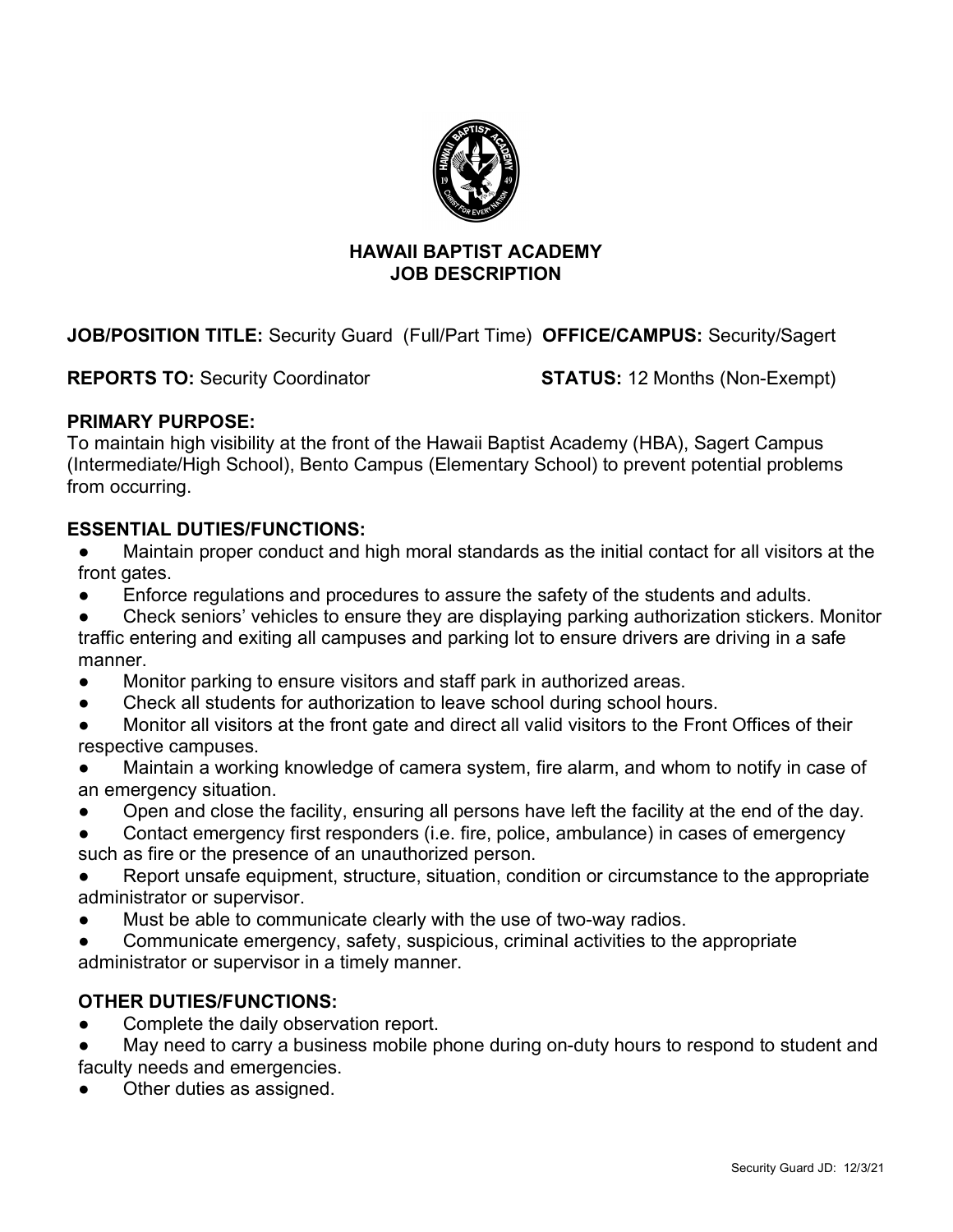**CORE COMPETENCIES REQUIRED OF ALL EMPLOYEES OF HBA:** An employee of HBA must demonstrate the following core competencies:

● Christ-like Conduct. Imitate the life of Jesus Christ and take on his behavior, mindset, choices, and character, and apply it to everyday life. Exhibit love, humility, compassion, and servanthood, and allow God the opportunity to work in us and to manifest His Glory within us.

Passion for Our Calling. Respond to God's passion in our hearts to complete the things He calls us to do. Acknowledge that passion encompasses more than the work, it taps into one's whole life purpose. Reward of wages and prestige are peripheral to using the God-given gifts and talents to have an effect on the greater good and an impact beyond oneself. Yield passionately to God's calling to live a life full of joy, satisfaction, and true fulfillment.

Teamwork. Promotes teamwork through building consensus to develop mutual trust, respect, and commonality of goals. Supports team decisions, collaborates with others to develop team solutions, builds consensus, and resolves conflict.

● Customer Focus. Organizes and prioritizes resources to focus on and exceed customer expectations. Make it "easy to do business with" HBA. Demonstrate understanding, helpfulness, sensitivity, and a concern of the needs and feelings of external and internal customers.

Effective Communication. Listens carefully to feedback and others' views and asks clarifying questions to confirm understanding. Clearly states views and opinions. Actively takes responsibility to ensure there is mutual understanding in all viewpoints and communication. Effectively adapts oral and written communication to the needs and interests of the target audience. Openly shares information in a timely manner with others who need that information.

● Results Orientation. Can be counted on to achieve assigned or promised results in a timely manner by utilizing resources effectively. Clarifies expectations and measurements of performance. Seeks guidance or other resources needed. Takes personal ownership for results by holding self and others accountable for results. Shows strong desire and drive for success by identifying and overcoming obstacles. Demonstrates a sense of urgency and is persistent in using extra effort to achieve results. Focuses efforts on, and strives to attain, results that are important to the mission of HBA and specific department goals.

**Practical Thinking and Decision-Making. Identifies, defines, and focuses on specific** problems or issues. Determines information needs; collects, analyzes, interprets, and develops it for use in making decisions. Makes timely and appropriate decisions driven by the information, the needs of the organization, and the need for innovation and creativity to accomplish assigned tasks.

Continuous Improvement. Strives to continually improve one's own job performance and to better the work environment, work quality, results, and how the work is done. Accepts both the need for and positive potential of change in the workplace. Willing to take managed risk to test approaches that may better satisfy a customer's needs or to meet HBA's needs and goals. Develops alternative and imaginative solutions and approaches to problems. Actively looks for opportunities to redesign and improve work methods and makes changes to improve operating efficiency and quality of output.

● Supporting and Leading Change. Participates in all aspects of both the organizational and process oriented change cycles to accomplish the goals set for their particular level of responsibility. Identifies, plans for, and leads change needed to support HBA's mission and values.